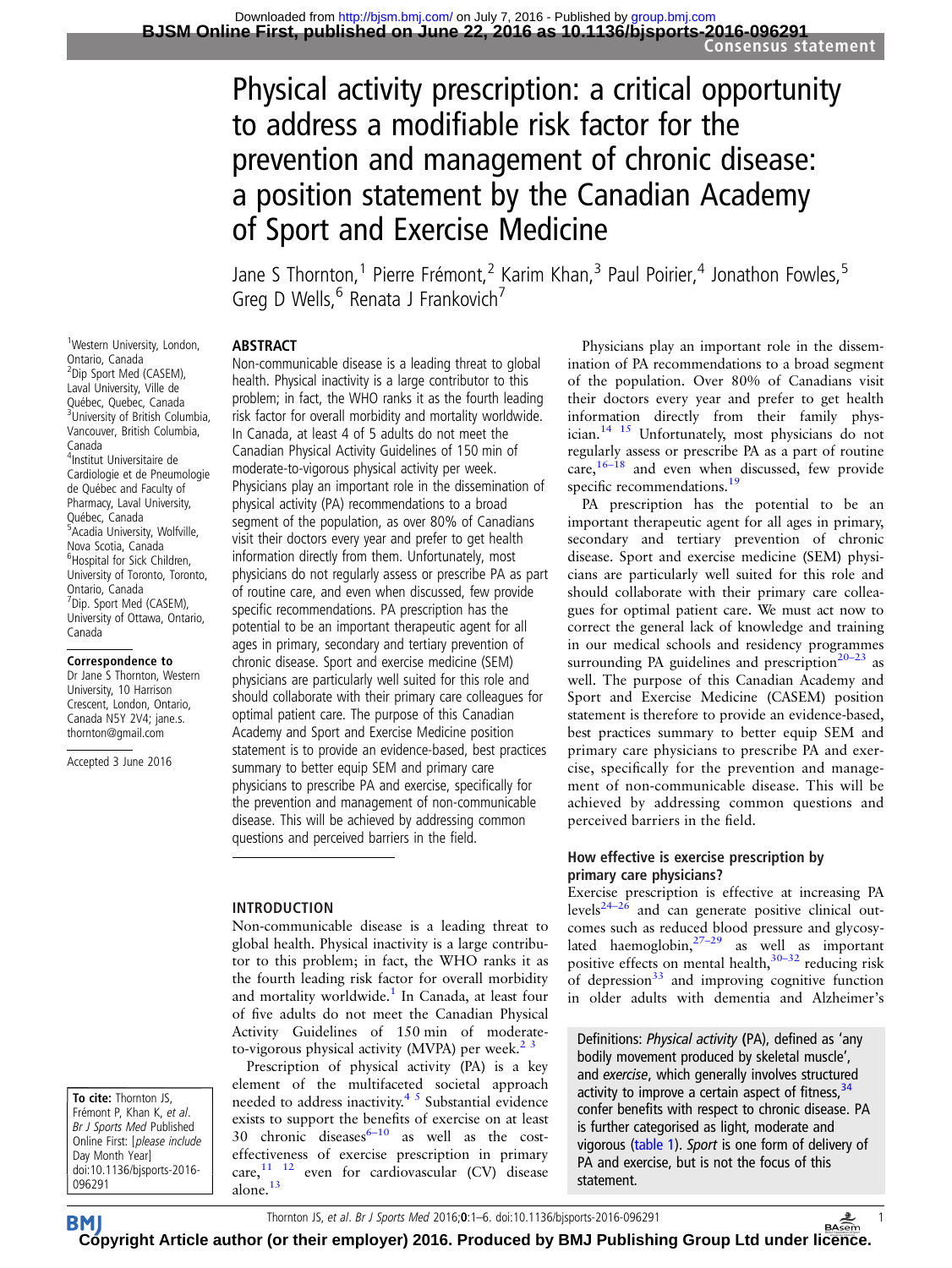#### Consensus statement

disease  $(AD)$ .<sup>[35](#page-4-0)</sup> From an effectiveness standpoint, the number needed to treat (NNT) for one person to achieve the recommended adult PA guidelines of 150 min of MVPA per week, though brief physician counselling is  $12<sup>36</sup>$  $12<sup>36</sup>$  $12<sup>36</sup>$  This is at least fourfold lower than the clinical effort to achieve a comparable health benefit of a smoker to quit smoking, which has an NNT of  $50-120^{26}$  $50-120^{26}$  $50-120^{26}$ 

Challenges exist, such as time constraints, complex comorbidities, perceived the lack of patient engagement and a lack of physician training or education on particulars of PA counselling. Some promising examples exist, however, such as Courneya et  $al's^{37}$  $al's^{37}$  $al's^{37}$  study, eliciting high rates of adherence to exercise prescription in patients with cancer. Exercise prescription is costeffective and can increase PA by 10% in relatively inactive patients,[13 37 38 39](#page-4-0) a number which recent Canadian evaluations have estimated could save ∼2.1 billion dollars per year in healthcare and other costs if adopted at the population  $level.<sup>40</sup>$ <sup>41</sup>

Such counselling becomes even more effective in a range of situations in which: (1) there is an increased risk of chronic disease; (2) the encounter includes an individual assessment of needs, motivation, habits, preferences and barriers; (3) the message and goals are clear, simple and realistic; (4) valid behavioural change approaches are used and (5) proper follow-up, self-monitoring and social support are available.<sup>[26](#page-4-0)</sup> Medical practitioners' own PA habits influence their practice of PA history-taking and exercise prescription as well.<sup>[18](#page-4-0)</sup>

#### What are the key messages that should be given regarding the effective dose of exercise for the prevention and treatment of chronic disease?

In a landmark British Medical Journal paper examining the head-to-head effects of medication versus PA/exercise in chronic disease, Naci and Ioannidis<sup>42</sup> from Stanford University made a strong case for equivalent or superior effect of the health benefits of PA. In particular, PA interventions were more effective than drug treatment among patients with stroke and were as effective as medications for the prevention of diabetes and secondary treatment of CV disease. PA can be as effective as medications for the treatment of depression $43$  and has a potent effect on cognitive function in dementia in patients with AD and in patients with a diagnosis of AD or non-AD dementia.<sup>3</sup>

Several high-level systematic reviews have also identified risk reductions of 25–50% or more in most major chronic diseases for individuals who achieve 150 min of MVPA per week.<sup>[9 26 44 45](#page-4-0)</sup> A systematic review of nine cohort studies with a mean follow-up of  $9.8$  years<sup>[46](#page-5-0)</sup> and two recent prospective studies on large population cohorts (661 137 adults in the USA and Europe and 204 542 adults in Australia, followed for 14 and 8 years, respectively) demonstrated clear dose–response effects of PA to overall mortality;<sup>[47 48](#page-5-0)</sup> each 10 min of MVPA accumulated per day led to a roughly 10% relative risk reduction in mortality, up to a 32–44% relative risk reduction at 150 min MVPA per week, depending on the amount of vigorous activity as a part of the MVPA. The dose–response effect appears to plateau at a 50–60% reduction at 3–5 times the guidelines (ie, 750 min/week), and there is no evidence of increased mortality at high levels of PA in generally healthy individuals.

Although this target of 150 min may seem out of reach for many who are sedentary, studies have shown significant benefits for those who complete even small amounts of PA. The biggest positive change in health risk is in going from inactive to somewhat active (ie, 75–90 min/week), resulting in a 15% reduction

in mortality risk.<sup>[26](#page-4-0)</sup> <sup>49</sup> Simply reducing sedentary behaviour confers short- and long-term health benefits,  $50\,51$  as prolonged sedentary time is an independent predictor of adverse health outcomes in adults.<sup>[52](#page-5-0)</sup>

#### Long-term efficacy

Adherence to PA (as with other lifestyle modifications) tends to decrease at 1 year, but can be sustained when activity is repeated, $53$  or combined with community supports. <sup>[54](#page-5-0)</sup> The Diabetes Prevention Program (DPP) observed the maintenance of adaptations and reduced diabetes incidence 10 years following intensive support for PA during the study,  $55$  as was the case with a similar DPP in China<sup>[56 57](#page-5-0)</sup> which elicited reduced CV and all-cause mortality and incidence of diabetes at 20 years. The most cost-effective and practical option is brief PA counselling through primary care, which is proven effective at improving PA levels at 12 months following the intervention. $26$  Multiple sessions may extend this time period even further,  $53$  as does exercise performed under supervision. $58$ 

## How can brief exercise assessment and prescription be integrated in primary care?

There is evidence that a 2–4 min intervention in primary care effectively promotes PA.<sup>[59](#page-5-0)</sup> Asking two simple questions regarding current PA (the exercise 'vital sign', 'EVS') at each visit can further inform effective counselling: (1) 'On average, how many days/week do you engage in moderate or greater physical activity (like a brisk walk)?' and (2) 'On those days, how many minutes do you engage in activity at this level?'<sup>[60](#page-5-0)</sup> Regular EVS monitoring can change physician behaviour and improve patients' risk of disease.<sup>61</sup> If the physician has more time than that of a typical family practice appointment, motivational interviewing is an effective method to raise the possibility of any behavioural intervention.<sup>[10](#page-4-0) [62](#page-5-0)</sup>

A written prescription (which comprises exercise and lifestyle goals) is a crucial element to signal that PA and exercise can be therapeutic. $63$  For patients with stable conditions, general practitioners can provide customised exercise prescription. Incorporating discussions surrounding the use of advanced technology[64](#page-5-0) is discussed later in this article. Healthy patients are encouraged to join community-based programmes and may exercise independently without supervision. PA guidelines should also be prominent in the waiting room.

Physicians who do not have training in exercise prescription may refer to skilled allied health professionals and to appropriate community-based resources. Follow-up is crucial, however, to signal the clinician's conviction, determine the patient's progress, solve problems, help identify social support, fine-tune the dose and reset goals.

#### What terminology and examples can be used to describe PA intensity to patients?

Effective counselling requires physicians to clearly explain to their patients what is meant by terms like MVPA and advise on ways to limit sedentary behaviour. Different PA intensities are described in [table 1](#page-2-0).

Activities that correspond to any given level of intensity will change with the degree of an individual's CV fitness; for example, once a previously untrained patient has been regularly active at a moderate intensity through walking for several weeks, what counts as brisk at first may become a lighter intensity exercise ([boxes 1](#page-2-0)–[3](#page-3-0)).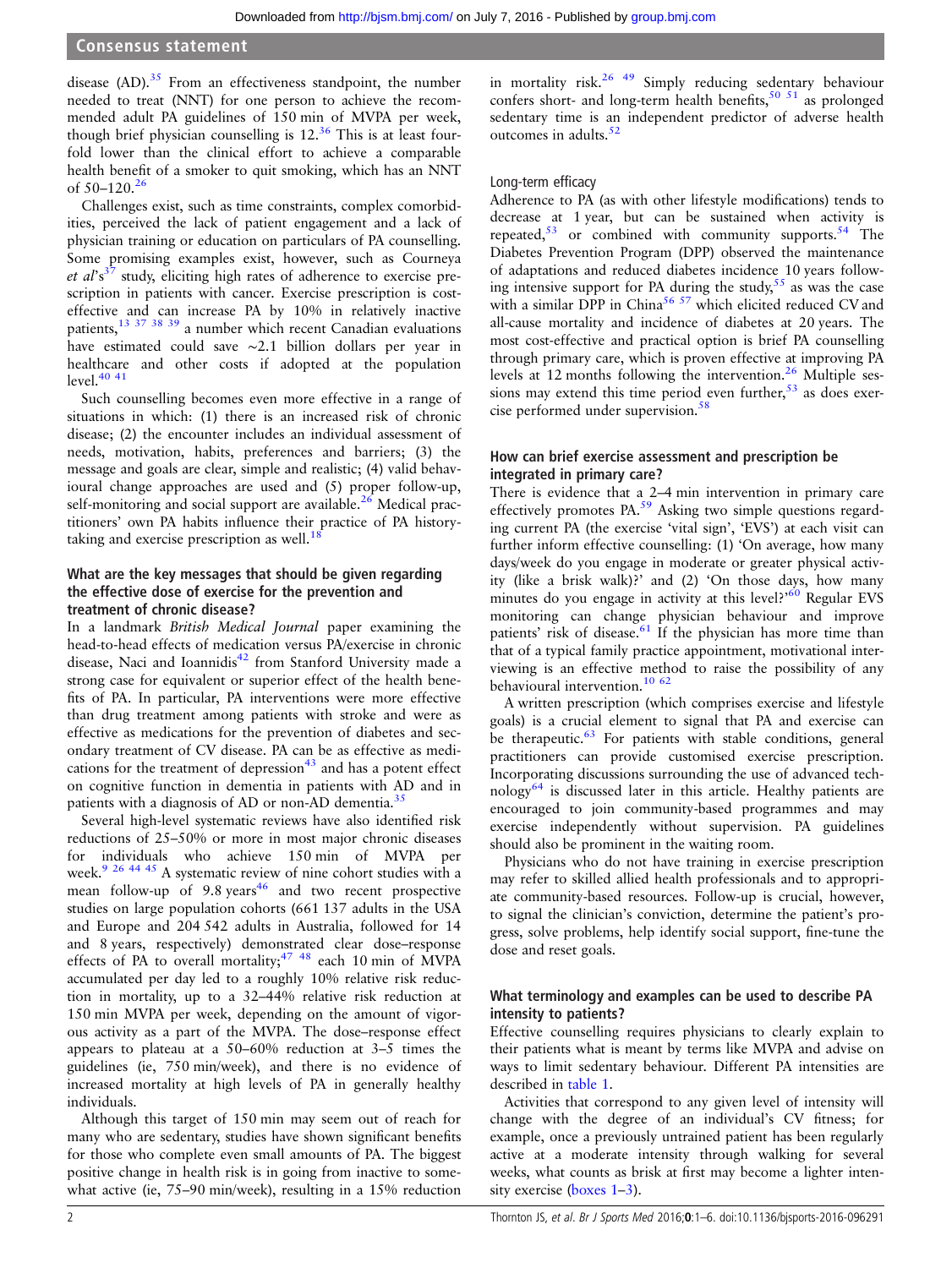<span id="page-2-0"></span>

| Intensity | <b>Objective measures</b>                                    | What patient feels*                                                                                                                                                                              | <b>Typical examples</b>                                                                                                                                                                                                                                                                                                    |
|-----------|--------------------------------------------------------------|--------------------------------------------------------------------------------------------------------------------------------------------------------------------------------------------------|----------------------------------------------------------------------------------------------------------------------------------------------------------------------------------------------------------------------------------------------------------------------------------------------------------------------------|
| Sedentary | $<$ 1.6 METs<br>$<$ 40% HRmax<br>$<$ 20% VO <sub>2</sub> max | $\triangleright$ At rest with limited added movement                                                                                                                                             | $\triangleright$ Sitting and reading<br>$\blacktriangleright$ Watching TV<br>$\triangleright$ Driving a car                                                                                                                                                                                                                |
| Light     | 1.6-3.0 METs<br>40-55% HRmax<br>20-40% VO <sub>2</sub> max   | $\blacktriangleright$ Active<br>$\triangleright$ No noticeable change in breathing/<br>sweating<br>$\triangleright$ Can be sustained for 1 hour or more                                          | $\triangleright$ Slow walking (eg, around the house)<br>$\triangleright$ Light work while standing (eg, cooking, washing dishes)<br>$\blacktriangleright$ Playing an instrument                                                                                                                                            |
| Moderate  | 3-6 METs<br>55-70% HRmax<br>40-60% VO <sub>2</sub> max       | $\blacktriangleright$ Increased breathing and sweating, but<br>$\triangleright$ Still able to maintain a conversation<br>$\triangleright$ Can sustain activity for 30–60 min                     | $\triangleright$ Brisk walk<br>• Low movement racquet games (eg, doubles tennis, recreational badminton)<br>$\blacktriangleright$ Water aerobics<br>$\blacktriangleright$ Resistance exercise<br>$\blacktriangleright$ Mowing the lawn                                                                                     |
| Vigorous  | 6-9 METs<br>70-90% HRmax<br>60-85% $VO_2$ max                | Feeling 'out of breath'<br>$\blacktriangleright$ Increased sweating<br>$\triangleright$ Can be difficult to maintain a<br>conversation<br>$\triangleright$ Can sustain activity for up to 30 min | $\blacktriangleright$ Jogging<br>$\blacktriangleright$ Hiking<br>$\triangleright$ Swimming with effort<br>$\blacktriangleright$ Higher movement racquet games (eg, singles tennis and squash)<br>Field/ball games (eg, soccer and basketball)<br>$\triangleright$ Cross-country skiing<br>$\blacktriangleright$ Shovelling |
| High      | >9 METs<br>$>90\%$ HRmax<br>$\geq$ 85% VO <sub>2</sub> max   | $\blacktriangleright$ Feels like giving 100%<br>All-out bursts of between 1 and 2 min<br>$\blacktriangleright$ Intensity cannot be sustained for more<br>than 10 min                             | Training/competing in most competitive sports<br>Racing or any all-out activity (eg, running, rowing, swimming, skiing and<br>high-intensity intervals)                                                                                                                                                                    |

HRmax, theoretical maximal heart rate: usually estimated as (220−age)×0.9; MET, metabolic equivalent of task (1 MET=the energy to lie/sit quietly); VO2max, maximal oxygen uptake (adapted from Norton et al). $65$ 

# Box 1 Key messages for patients during the discussion of the health benefits of physical activity

- ▶ Exercise is more effective than medication for the treatment of stroke and as effective for the secondary prevention of coronary heart disease and diabetes.
- ▶ A 150 min of moderate-to-vigorous physical activity (MVPA) accumulated per week can reduce the risk of most major chronic diseases by 25–50%.
- ▶ A 15 min of MVPA per day (or 75 min/week) is associated with a ∼15% relative mortality risk reduction, and benefits increase with the dose.

# What are the safety considerations prior to initiation of an exercise prescription?

For healthy patients, a gradual progression towards regular MVPA is safe and recommended. Participation in light to moderate exercise confers very little risk and can be 'self-administered', akin to an over-the-counter medication.<sup>[66](#page-5-0)</sup> For those with stable asymptomatic CV, metabolic or renal disease, medical clearance is not needed for patients already active, but recommended for those who are inactive. Although these two categories represent the majority of patients in a typical primary care practice, physicians are often concerned with CV risk in patients with more serious conditions.

Self-screening instruments such as the Physical Activity Readiness Questionnaire (PAR-Q+) $67$  or the American College of Sport Medicine (ACSM) health screening guidelines<sup>[68](#page-5-0)</sup> direct people to a physician for further evaluation when current symptoms suggestive of CV, metabolic or renal disease or complex comorbidities are present. In these cases, the physician should evaluate the clinical condition of the patient through a history

# Box 2 Practical steps for immediate exercise prescription

- $\triangleright$  Ask about physical activity (PA) at every consultation.
- A written prescription building towards accumulating 150 min/week is crucial—it takes just 30 s to do this.
- ▸ Encourage the patient to measure (eg, pedometer and smart phone) and record their PA (paper and mobile app).
- ▶ Refer on as appropriate—consider appropriate physicians, physiotherapists, clinical exercise physiologists, kinesiologists and certified fitness instructors.
- $\blacktriangleright$  Follow-up with the patient to chart progress, set goals, solve problems, and identify and use social support.

and physical examination that will focus on contraindications to exercise. Patients with unstable angina, uncharacterised arrhythmias or decompensated heart failure should not perform vigorous exercise before their conditions stabilise. Physical examination should focus on significant clinical signs, such as a heart murmur, pulmonary overload or severe hypertension (resting blood pressure >200/110 mm Hg), which can indicate potential heightened risk[.36](#page-4-0) [69](#page-5-0)

The estimated prevalence of complications requiring hospitalisation (including serious arrhythmias), acute myocardial infarction or sudden cardiac death (SCD) during or immediately after a stress test are  $\leq 0.2\%$ , 0.04% and 0.01%, respectively.<sup>[70](#page-5-0)</sup> Vigorous intensity exercise acutely, albeit transiently, increases CV events[.71](#page-5-0) In a prospective study of sport-related SCD in the general population, however, the incidence of SCD was estimated to 4.6 per million population per year or  $0.00046\%$ .<sup>[72](#page-5-0)</sup> Based on these numbers, it can be concluded that the gradual progression towards MVPA by a sedentary patient with stable chronic conditions and a normal history and physical is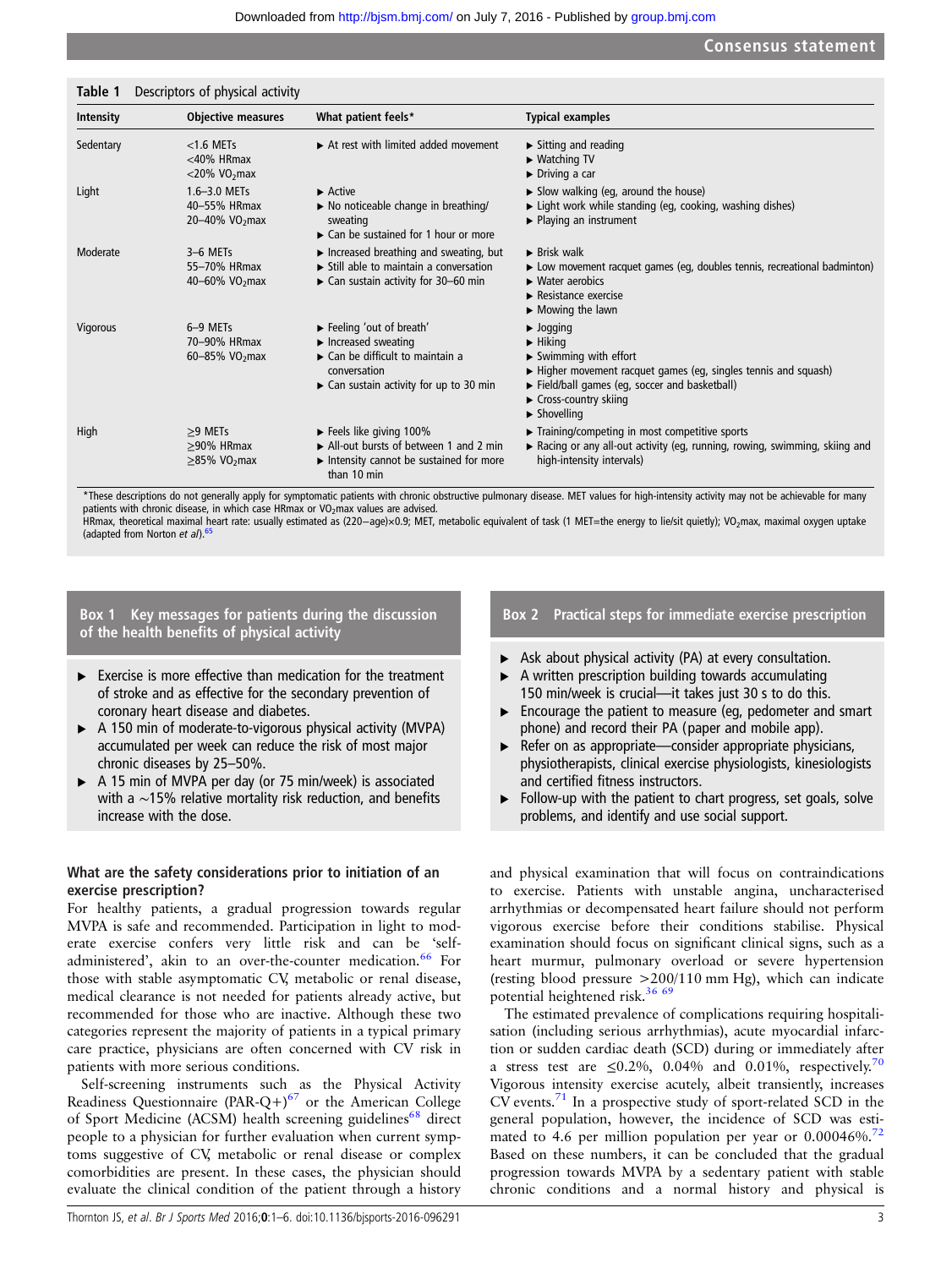# <span id="page-3-0"></span>Consensus statement

associated with such a low rate of CV events that further formal CV testing is not indicated.

#### High-intensity interval training

Recently, high-intensity interval training (HIIT) has been promoted based on several systematic reviews,<sup>73</sup> 74 showing greater benefits on CV fitness compared to lower intensity continuous training. HIIT involves alternate bursts of short, intense PA interspersed with recovery periods and appears to be safe for rehabilitation of patients with coronary artery disease and heart failure, $\frac{75}{10}$  $\frac{75}{10}$  $\frac{75}{10}$  although there are conflicting opinions in the literature as to its effectiveness and safety for population-level exercise.<sup>76</sup> For patients considered at higher CV risk, therefore, stress testing is advised.

## Is it safe to prescribe exercise if my patient has osteoarthritis or other comorbidities?

Several recent systematic reviews demonstrate that aerobic and resistance exercise will not result in increased pain or disability in patients with osteoarthritis.<sup>[78](#page-5-0)–81</sup> In fact, both types of training generally reduce pain and increase function; further supporting the expert consensus recommendations that PA should be a part of management.<sup>[82](#page-5-0)–84</sup>

Regarding individualised adaptation of exercise prescription to specific chronic disease, the reader is referred to the free online textbook provided by the Swedish Institute of Public Health<sup>[10](#page-4-0)</sup> and two recent review articles.<sup>[9](#page-4-0) [85](#page-5-0)</sup> In general, as mentioned earlier, if the patient has one or two stable chronic diseases and is otherwise healthy, PA can be self-administered, with a gradual progression towards the adult PA guidelines.

#### Which tools can help patients adopt active behaviours?

While the ubiquity of mobile phones and wearable technology may present a simpler method for clinicians to assess and promote active behaviours in primary care, the evidence in this area is still underdeveloped.<sup>86</sup> Meta-analysis of pedometer use demonstrates average increases of over 2000 steps in partici-pants' steps per day.<sup>[87](#page-5-0)</sup> Step count targets for adults, using a guide of 100 steps/min as 'moderate intensity', are in the range of roughly 7100–11 000 steps per day, with <5000 steps a day leading to adverse health outcomes;  $88$  therefore, this can represent a significant improvement.

Data extraction may be time-consuming for patient and clinician, however, which may explain low levels of user adoption, despite the benefits of many PA monitors. Individuals using wearable technology to improve their health exhibit the most consistent usage when tracking is simple and automatic.<sup>[89](#page-5-0)</sup> Other technologies that may improve adherence to PA are text messa-ging<sup>[90](#page-5-0)</sup> and 'exergames'.<sup>91</sup> <sup>92</sup> Advances in the field of mobile apps for PA monitoring for health will inevitably continue and become more user-friendly for patients and doctors. Physicians are encouraged to be flexible and creative in their adoption of new devices to this end.

#### How can exercise professionals contribute to the implementation of an active lifestyle?

The role of exercise professionals through physician referral of patients must be carefully considered, so that an additional burden of treatment such as added costs for the patient or ease of access limitations do not raise barriers to integration of daily PA. Avoiding these and other potential obstacles is of particular concern for lower socioeconomic groups; medical professionals must be aware that those most at risk of disease are often the least able to afford the cure. In most cases, physicians

#### Box 3 Key messages regarding cardiovascular safety

- $\blacktriangleright$  For generally healthy individuals, moderate exercise is safe. If inactive, begin with lower intensity and progress in duration and intensity over time.
- ▸ Progression towards recommended volumes of moderate-tovigorous physical activity (MVPA) can be prescribed to patients with chronic disease. If inactive initially, a normal clinical evaluation is recommended. If already active, medical clearance is recommended before engaging in vigorous activities.
- $\blacktriangleright$  Initiation of high-intensity physical activity, such as high-intensity interval training, should be preceded by establishing a 'base fitness level' over several weeks through regular MVPA.<sup>[77](#page-5-0)</sup>

should feel enabled to prescribe PA without referral, assuming appropriate safety considerations are made and gradual introduction of PA for the sedentary patient is advised. Nevertheless, physicians are encouraged to identify potential partners within their communities (eg, local recreation centres, sports programmes and walking/running groups) to build effective networks for patient referral and/or direction when desired.

Exercise professionals and other PA facilitators can be important members of an integrated approach to design and delivery of interventions, although experts point to the lack of evidence and sustainability for exercise referral schemes.<sup>93-96</sup> Referral to a qualified exercise professional is most indicated for patients with conditions classified as high risk of morbidity and mortality associated with the lack of PA (CV disease and type 2 diabetes), as well as special populations that would benefit from PA but have difficulty engaging due to low motivation or safety concerns ( patients with cancer, epilepsy or pulmonary disease). In many patients with chronic disease such as diabetes, exercise programmes are most effective when supervised.<sup>[97](#page-5-0)</sup> Therefore, the role of the exercise professional is to ensure safety and adaptation to ability level of the patient and to ensure accountability for maximal treatment efficacy.

It is important to remember that patient empowerment is essential and the physician must communicate his or her belief that the patient is capable of change. Considerations should be made for the education and awareness-building for the patient, family and support network as a part of the total programme.

#### **CONCLUSION**

Primary care providers, and particularly SEM physicians, have an important opportunity to make PA an integral component of the prevention and treatment of chronic disease. It is the position of the CASEM that all SEM and primary care physicians should include PA assessment and prescription as part of routine healthcare for patients, and this should be a priority for training and education at every level of medicine.

Recommendations from physicians influence patient engagement and improve the likelihood of adoption. CASEM further recommends that clinicians lead by example and integrate PA into their own lives, for their own health and well-being, and to provide further credibility and empathy for the challenges patients face.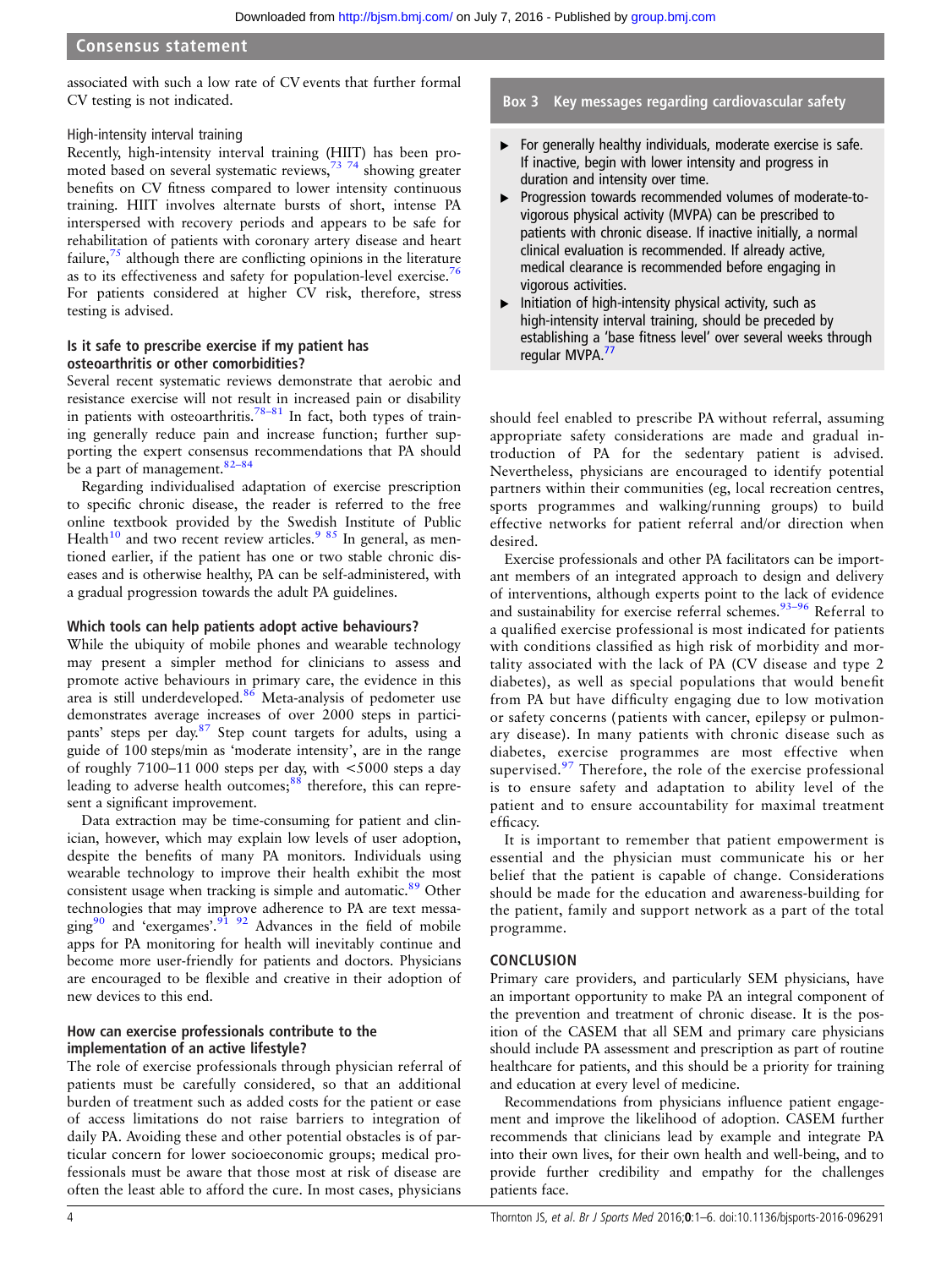<span id="page-4-0"></span>Physical inactivity is and will remain one of the gravest threats to public health for this and future generations of Canadians unless a catalyst for change can be found. With a simple prescription for PA, front-line physicians have one more tool to bring about real change in the lives of Canadians. With the evidence summarised in this review, the message is clear that PA prescription works and costs less than relying on the alternatives alone. The time to act is now.

Author note This position statement has been endorsed by the following nine sport medicine societies: Australasian College of Sports and Exercise Physicians (ACSEP), American Medical Society for Sports Medicine (AMSSM), British Association of Sports and Exercise Medicine (BASEM), European College of Sport & Exercise Physicians (ECOSEP), Norsk forening for idrettsmedisin og fysisk aktivite (NIMF), South African Sports Medicine Association (SASMA), Schweizerische Gesellschaft für Sportmedizin/Swiss Society of Sports Medicine (SGSM/SSSM), Sport Doctors Australia (SDrA), Swedish Society of Exercise and Sports Medicine (SFAIM), and CASEM.

Twitter Follow Jane Thornton at [@janesthornton](http://twitter.com/janesthornton)

Acknowledgements The authors thank Dr Amir Pakravan, Dr Jorge A Ruivo, Dr Nikos Malliarpoulos and Dr Hamish Osbourne for their thorough review of this manuscript prior to submission.

Contributors JT takes overall responsibility for the original concept and content. PF, KK and RF contributed to the original structure. JT, PF, KK, PP, GDW and JF contributed directly to the content. AP, JAR, NM and HO provided expert review of the article prior to submission.

#### Competing interests None declared.

Provenance and peer review Not commissioned; externally peer reviewed.

#### **REFERENCES**

- 1 World Health Organization. WHO Global Recommendations on Physical Activity for Health. Geneva: World Health Organization, 2010. [http://apps.who.int/iris/bitstream/](http://apps.who.int/iris/bitstream/10665/44399/1/9789241599979_eng.pdf) [10665/44399/1/9789241599979\\_eng.pdf](http://apps.who.int/iris/bitstream/10665/44399/1/9789241599979_eng.pdf) (accessed 22 Mar 2016).
- 2 Canadian Society for Exercise Physiology. Canadian Physical Activity Guidelines. Ottawa, Canada: Canadian Society for Exercise Physiology, 2011. [http://www.csep.](http://www.csep.ca/guidelines) [ca/guidelines](http://www.csep.ca/guidelines) (accessed 22 Mar 2016).
- 3 Statistics Canada. 'Directly measured physical activity of Canadian adults, 2012 and 2013'. Health Fact Sheet. Statistics Canada Catalogue no. 82-625-X. [http://www.](http://www.statcan.gc.ca/pub/82-625-x/2015001/article/14135-eng.htm#) [statcan.gc.ca/pub/82-625-x/2015001/article/14135-eng.htm#](http://www.statcan.gc.ca/pub/82-625-x/2015001/article/14135-eng.htm#) (accessed 22 Mar 2016).
- 4 MacAuley D, Bauman A, Frémont P. Not a miraculous cure—just good medicine. [BMJ](http://dx.doi.org/10.1136/bmj.h1416) 2015;350:h1416.
- 5 Trost SG, Blair SN, Khan KM. Physical inactivity remains the greatest public health problem of the 21st century: evidence, improved methods and solutions using the '7 investments that work' as a framework. [Br J Sports Med](http://dx.doi.org/10.1136/bjsports-2013-093372) 2014;48:169–70.
- 6 Holmes MD, Chen WY, Feskanich D, et al. Physical activity and survival after breast cancer diagnosis. [JAMA](http://dx.doi.org/10.1001/jama.293.20.2479) 2005;293:2479–86.
- 7 Slattery ML, Potter JD. Physical activity and colon cancer: confounding or interaction? [Med Sci Sports Exerc](http://dx.doi.org/10.1097/00005768-200206000-00002) 2002;34:913-19.
- 8 Wei M, Gibbons LW, Mitchell TL, et al. The association between cardiorespiratory fitness and impaired fasting glucose and type 2 diabetes mellitus in men. [Ann](http://dx.doi.org/10.7326/0003-4819-130-2-199901190-00002) [Intern Med](http://dx.doi.org/10.7326/0003-4819-130-2-199901190-00002) 1999;130:89–96.
- 9 Pedersen BK, Saltin B. Exercise as medicine—evidence for prescribing exercise as therapy in 26 different chronic diseases. [Scand J Med Sci Sports](http://dx.doi.org/10.1111/sms.12581) 2015;25(Suppl 3):1–72.
- 10 Professional Associations for Physical Activity—Swedish National Institute of Public Health. Physical Activity in the Prevention and Treatment of Chronic Disease. 2010. [http://www.fyss.se/wp-content/uploads/2011/02/fyss\\_2010\\_english.pdf](http://www.fyss.se/wp-content/uploads/2011/02/fyss_2010_english.pdf) (accessed 22 Mar 2016).
- 11 Garrett S, Elley CR, Rose SB, et al. Are physical activity interventions in primary care and the community cost-effective? A systematic review of the evidence. [Br J Gen](http://dx.doi.org/10.3399/bjgp11X561249) [Pract](http://dx.doi.org/10.3399/bjgp11X561249) 2011;61:e125–33.
- 12 Anokye NK, Lord J, Fox-Rushby J. Is brief advice in primary care a cost-effective way to promote physical activity? [Br J Sports Med](http://dx.doi.org/10.1136/bjsports-2013-092897) 2014;48:202-6.
- 13 Elley R, Kerse N, Arroll B, et al. Cost-effectiveness of physical activity counselling in general practice. N Z Med J 2004;117:U1216.
- 14 Blair SN, Wei M, Lee CD. Cardiorespiratory fitness determined by exercise heart rate as a predictor of mortality in the Aerobics Center Longitudinal Study. [J Sports Sci](http://dx.doi.org/10.1080/026404198366678) 1998;16(Suppl):S47–55.
- 15 Hesse B, Morise A, Pothier CE, et al. Can we reliably predict long-term mortality after exercise testing? An external validation. Am Heart J 2005;150:307-14.
- 16 Petrella RJ, Lattanzio CN, Overend TJ. Physical activity counseling and prescription among Canadian primary care physicians. [Arch Intern Med](http://dx.doi.org/10.1001/archinte.167.16.1774) 2007;167:1774–81.
- Thornton JS, et al. Br J Sports Med 2016;0:1–6. doi:10.1136/bjsports-2016-096291 5
- 17 Croteau K, Schofield G, McLean G. Physical activity advice in the primary care setting: results of a population study in New Zealand. [Aust N Z J Public Health](http://dx.doi.org/10.1111/j.1467-842X.2006.tb00868.x) 2006;30: 262–7.
- 18 Lobelo F, Duperly J, Frank E. Physical activity habits of doctors and medical students influence their counselling practices. [Br J Sports Med](http://dx.doi.org/10.1136/bjsm.2008.055426) 2009;43:89-92.
- 19 Short CE, Hayman M, Rebar AL, et al. Physical activity recommendations from general practitioners in Australia. Results from a national survey. [Aust N Z J Public](http://dx.doi.org/10.1111/1753-6405.12455) [Health](http://dx.doi.org/10.1111/1753-6405.12455) 2016;40:83–90.
- 20 Dunlop M, Murray AD. Major limitations in knowledge of physical activity guidelines among UK medical students revealed: implications for the undergraduate medical curriculum. [Br J Sports Med](http://dx.doi.org/10.1136/bjsports-2012-091891) 2013;47:718-20.
- 21 Savill B, Murray A, Weiler R. Is general practice engaged with physical activity promotion? [Br J Gen Pract](http://dx.doi.org/10.3399/bjgp15X686677) 2015;65:484-5.
- 22 Burdick L, Mielke GI, Parra DC, et al. Physicians', nurses' and community health workers' knowledge about physical activity in Brazil: a cross-sectional study. [Prev](http://dx.doi.org/10.1016/j.pmedr.2015.06.001) [Med Rep](http://dx.doi.org/10.1016/j.pmedr.2015.06.001) 2015;10:467–72.
- 23 Sawyer A, Smith L, Schrempft S, et al. Primary caregiver knowledge of paediatric physical activity recommendations in the United Kingdom and its association with caregiver behaviour: an observational study. [BMC Public Health](http://dx.doi.org/10.1186/1471-2458-14-795) 2014;4:795.
- 24 Grandes G, Sanchez A, Sanchez-Pinilla RO, et al. Effectiveness of physical activity advice and prescription by physicians in routine primary care: a cluster randomized trial. [Arch Intern Med](http://dx.doi.org/10.1001/archinternmed.2009.23) 2009;169:694–701.
- 25 Vuori IM, Lavie CJ, Blair SN. Physical activity promotion in the health care system. [Mayo Clin Proc](http://dx.doi.org/10.1016/j.mayocp.2013.08.020) 2013;88:1446–61.
- 26 Stevens Z, Barlow C, Kendrick D, et al. Effectiveness of general practice-based physical activity promotion for older adults: systematic review. [Prim Health Care Res](http://dx.doi.org/10.1017/S1463423613000017) [Dev](http://dx.doi.org/10.1017/S1463423613000017) 2014;15:190–201.
- 27 Pinto BM, Goldstein MG, Ashba J, et al. Randomized controlled trial of physical activity counseling for older primary care patients. [Am J Prev Med](http://dx.doi.org/10.1016/j.amepre.2005.06.016) 2005;29:247–55.
- 28 Huang N, Pietsch J, Naccarella L, et al. The Victorian Active Script Programme: promising signs for general practitioners, population health, and the promotion of physical activity. [Br J Sports Med](http://dx.doi.org/10.1136/bjsm.2002.001297) 2004;38:19-25.
- 29 Petrella RJ, Lattanzio CN. Does counseling help patients get active? Systematic review of the literature. Can Fam Physician 2002;48:72–80.
- 30 Beaulac J, Carlson A, Boyd RJ. Counseling on physical activity to promote mental health: Practical guidelines for family physicians. Can Fam Physician 2011;57:399–401.
- 31 Martinsen EW. Physical activity in the prevention and treatment of anxiety and depression. [Nord J Psychiatry](http://dx.doi.org/10.1080/08039480802315640) 2008;62(Suppl 47):25-9.
- 32 Ströhle A. Physical activity, exercise, depression and anxiety disorders. [J Neural](http://dx.doi.org/10.1007/s00702-008-0092-x) [Transm \(Vienna\)](http://dx.doi.org/10.1007/s00702-008-0092-x) 2009;116:777–84.
- 33 Mammen G, Faulkner G. Physical activity and the prevention of depression: a systematic review of prospective studies. [Am J Prev Med](http://dx.doi.org/10.1016/j.amepre.2013.08.001) 2013;45:649-57.
- 34 Caspersen CJ, Powell KE, Christenson GM. Physical activity, exercise, and physical fitness: definitions and distinctions for health-related research. Public Health Rep 1985;100:126–31.
- 35 Groot C, Hooghiemstra AM, Raijmakers PG, et al. The effect of physical activity on cognitive function in patients with dementia: a meta-analysis of randomized control trials. [Ageing Res Rev](http://dx.doi.org/10.1016/j.arr.2015.11.005) 2016;25:13–23.
- 36 Orrow G, Kinmonth AL, Sanderson S, et al. Effectiveness of physical activity promotion based in primary care: systematic review and meta-analysis of randomised controlled trials. [BMJ](http://dx.doi.org/10.1136/bmj.e1389) 2012;344:e1389.
- 37 Courneya KS, McKenzie DC, Reid RD, et al. Barriers to supervised exercise training in a randomized controlled trial of breast cancer patients receiving chemotherapy. [Ann Behav Med](http://dx.doi.org/10.1007/s12160-007-9009-4) 2008;35:116–22.
- Elley CR, Kerse N, Arroll B, et al. Effectiveness of counselling patients on physical activity in general practice: cluster randomised controlled trial. [BMJ](http://dx.doi.org/10.1136/bmj.326.7393.793) 2003;326:793.
- 39 Dalziel K, Segal L, Elley CR. Cost utility analysis of physical activity counselling in general practice. [Aust N Z J Public Health](http://dx.doi.org/10.1111/j.1467-842X.2006.tb00087.x) 2006;30:57-63.
- 40 Kruger J, Brennan A, Strong M, et al. The cost-effectiveness of a theory-based online health behaviour intervention for new university students: an economic evaluation. [BMC Public Health](http://dx.doi.org/10.1186/1471-2458-14-1011) 2014;14:1011.
- 41 Bounajm F, Dinh T, Theriault L. Moving ahead: the economic impact of reducing physical inactivity and sedentary behaviour. The Conference Board of Canada, 24 October 2014.<http://www.conferenceboard.ca/e-library/abstract.aspx?did=6436> (accessed 22 Mar 2016).
- 42 Naci H, Ioannidis JPA. Comparative effectiveness of exercise and drug interventions on mortality outcomes: metaepidemiological study. [BMJ](http://dx.doi.org/10.1136/bmj.f5577) 2013;347:f5577.
- 43 Babyak M, Blumenthal JA, Herman S, et al. Exercise treatment for major depression: maintenance of therapeutic benefit at 10 months. [Psychosom Med](http://dx.doi.org/10.1097/00006842-200009000-00006) 2000;62:633–8.
- 44 Warburton DE, Charlesworth S, Ivey A, et al. A systematic review of the evidence for Canada's Physical Activity Guidelines for Adults. [Int J Behav Nutr Phys Act](http://dx.doi.org/10.1186/1479-5868-7-39) 2010;7:39.
- 45 Tremblay MS, Warbuton DE, Janssen I, et al. New Canadian physical activity guidelines. [Appl Physiol Nutr Metab](http://dx.doi.org/10.1139/H11-009) 2011;36:36–46.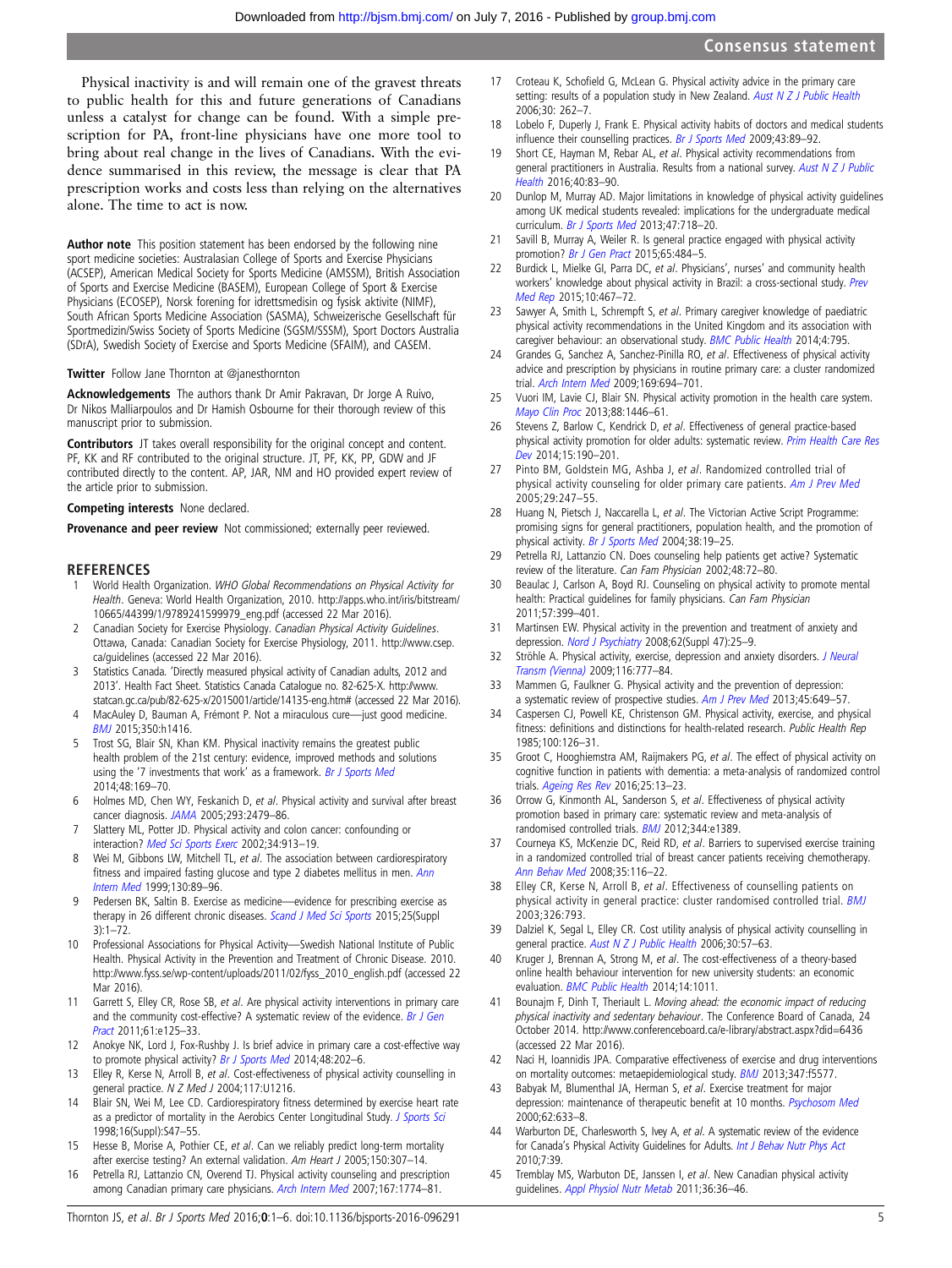#### <span id="page-5-0"></span>Consensus statement

- 46 Hupin D, Roche F, Gremeaux V, et al. Even a low-dose of moderate-to-vigorous physical activity reduces mortality by 22% in adults aged ≥60 years: a systematic review and meta-analysis. [Br J Sports Med](http://dx.doi.org/10.1136/bjsports-2014-094306) 2015;49:1262–7.
- 47 Arem H, Moore SC, Patel A, et al. Leisure time physical activity and mortality: a detailed pooled analysis of the dose-response relationship. [JAMA Intern Med](http://dx.doi.org/10.1001/jamainternmed.2015.0533) 2015;175:959–67.
- 48 Gebel K, Ding D, Chey T, et al. Effect of moderate to vigorous physical activity on all-cause mortality in middle-aged and older Australians. [JAMA Intern Med](http://dx.doi.org/10.1001/jamainternmed.2015.0541) 2015;175:970–7.
- 49 Wen CP, Wai JP, Tsai MK, et al. Minimum amount of physical activity for reduced mortality and extended life expectancy: a prospective cohort study. [Lancet](http://dx.doi.org/10.1016/S0140-6736(11)60749-6) 2011;378:1244–53.
- 50 Wilmot EG, Edwardson CL, Achana FA, et al. Sedentary time in adults and the association with diabetes, cardiovascular disease and death: systematic review and meta-analysis. [Diabetologia](http://dx.doi.org/10.1007/s00125-012-2677-z) 2012;55:2895–905.
- 51 de Rezende LF, Rodrigues Lopes M, Rey-López JP, et al. Sedentary behavior and health outcomes: an overview of systematic reviews. [PLoS ONE](http://dx.doi.org/10.1371/journal.pone.0105620) 2014;9:e105620.
- 52 Biswas A, Oh P, Faulkner GE, et al. Sedentary time and its association with risk for disease incidence, mortality, and hospitalization in adults: a systematic review and meta-analysis. Ann Intern Med 2015;162:123–32.
- 53 Gagliardi AR, Abdallah F, Faulkner G, et al. Factors contributing to the effectiveness of physical activity counselling in primary care: a realist systematic review. [Patient](http://dx.doi.org/10.1016/j.pec.2014.11.020) [Educ Couns](http://dx.doi.org/10.1016/j.pec.2014.11.020) 2015;98:412–19.
- 54 Kahn EB, Ramsey LT, Brownson RC, et al. The effectiveness of interventions to increase physical activity. A systematic review. [Am J Prev Med](http://dx.doi.org/10.1016/S0749-3797(02)00434-8) 2002;22(4 Suppl):73–107.
- 55 Knowler WC, Barrett-Connor E, Fowler SE, et al., Diabetes Prevention Program Research Group. Reduction in the incidence of type 2 diabetes with lifestyle intervention or metformin. N Engl J Med 2002;346:393–403.
- 56 Li G, Zhang P, Wang J, et al. Cardiovascular mortality, all-cause mortality, and diabetes incidence after lifestyle intervention for people with impaired glucose tolerance in the Da Qing Diabetes Prevention Study: a 23-year follow-up study. [Lancet Diabetes Endocrinol](http://dx.doi.org/10.1016/S2213-8587(14)70057-9) 2014; 2:474–80.
- 57 Pan XR, Li GW, Hu YH, et al. Effects of diet and exercise in preventing NIDDM in people with impaired glucose tolerance. The Da Qing IGT and Diabetes Study. [Diabetes Care](http://dx.doi.org/10.2337/diacare.20.4.537) 1997;20:537–44.
- 58 Balducci S, Sacchetti M, Haxhi J, et al. Physical exercise as therapy for type 2 diabetes mellitus. [Diabetes Metab Res Rev](http://dx.doi.org/10.1002/dmrr.2514) 2014;30(Suppl 1):13-23.
- 59 National Institute for Health and Care Excellence (NICE). Physical activity: brief advice for adults in primary care NICE guidelines [PH44] Published date: May 2013. <https://www.nice.org.uk/guidance/ph44> (accessed 22 Mar 2016).
- 60 Sallis R. Developing healthcare systems to support exercise: exercise as the fifth vital sign. [Br J Sports Med](http://dx.doi.org/10.1136/bjsm.2010.083469) 2011;45:473–4.
- 61 Grant RW, Schmittdiel JA, Neugebauer RS, et al. Exercise as a vital sign: a quasi-experimental analysis of a health system intervention to collect patient-reported exercise levels. [J Gen Intern Med](http://dx.doi.org/10.1007/s11606-013-2693-9) 2014;29:341-8.
- 62 Morton K, Beauchamp M, Prothero A, et al. The effectiveness of motivational interviewing for health behaviour change in primary care settings: a systematic review. [Health Psychol Rev](http://dx.doi.org/10.1080/17437199.2014.882006) 2015;9:205-23.
- 63 Handcock P, Jenkins C. The Green Prescription: a field of dreams? N Z Med J 2003;116:U713.
- 64 Marcus BH, Ciccolo JT, Sciamanna CN. Using electronic/computer interventions to promote physical activity. [Br J Sports Med](http://dx.doi.org/10.1136/bjsm.2008.053744) 2009; 43:102-5.
- 65 Norton K, Norton L, Sadgrove D. Position statement on physical activity and exercise intensity terminology. [J Sci Med Sport](http://dx.doi.org/10.1016/j.jsams.2009.09.008) 2010;13:496-502.
- 66 Bredin SS, Gledhill N, Jamnik VK, et al. PAR-Q+ and ePARmed-X+: new risk stratification and physical activity clearance strategy for physicians and patients alike. Can Fam Physician 2013; 59:273–7.
- 67 Warburton DE, Jamnik VK, Bredin SSD, et al. The 2015 Physical Activity Readiness Questionnaire for Everyone (PAR-Q+) and electronic Physical Activity Readiness Medical Examination (ePARmed-X+). Health Fitness J 2015;8:53–6.
- 68 Riebe D, Franklin BA, Thompson PD, et al. Updating ACSM's Recommendations for Exercise Preparticipation Health Screening. [Med Sci Sports Exerc](http://dx.doi.org/10.1249/MSS.0000000000000664) 2015; 47: 2473–9.
- 69 Fletcher GF, Ades PA, Kligfield P et al., American Heart Association Exercise, Cardiac Rehabilitation, and Prevention Committee of the Council on Clinical Cardiology, Council on Nutrition, Physical Activity and Metabolism, Council on Cardiovascular and Stroke Nursing, and Council on Epidemiology and Prevention. Exercise standards for testing and training: a scientific statement from the American Heart Association. [Circulation](http://dx.doi.org/10.1161/CIR.0b013e31829b5b44) 2013;128:873-934.
- 70 Myers J, Forman DE, Balady GJ, et al. Supervision of exercise testing by nonphysicians: a scientific statement from the American Heart Association. [Circulation](http://dx.doi.org/10.1161/CIR.0000000000000101) 2014;130:1014–27.
- 71 Eijsvogels TM, Molossi S, Lee DC, et al. Exercise at the extremes: the amount of exercise to reduce cardiovascular events. [J Am Coll Cardiol](http://dx.doi.org/10.1016/j.jacc.2015.11.034) 2016;67:316-29.
- 72 Marijon E, Tafflet M, Celermajer DS, et al. Sports-related sudden death in the general population. [Circulation](http://dx.doi.org/10.1161/CIRCULATIONAHA.110.008979) 2011;124:672-81.
- 73 Milanović Z, Sporiš G, et al. Effectiveness of high-intensity interval training (HIT) and continuous endurance training for  $VO_{2max}$  improvements: a systematic review and meta-analysis of controlled trials. [Sports Med](http://dx.doi.org/10.1007/s40279-015-0365-0) 2015;45:1469-81.
- 74 Ramos JS, Dalleck LC, Tjonna AE, et al. The impact of high-intensity interval training versus moderate-intensity continuous training on vascular function: a systematic review and meta-analysis. [Sports Med](http://dx.doi.org/10.1007/s40279-015-0321-z) 2015;45:679–92.
- 75 Rognmo Ø, Moholdt T, Bakken H, et al. Cardiovascular risk of high- versus moderate-intensity aerobic exercise in coronary heart disease patients. [Circulation](http://dx.doi.org/10.1161/CIRCULATIONAHA.112.123117) 2012;126:1436–40.
- 76 Biddle SJ, Batterham AM. High-intensity interval exercise training for public health: a big HIT or shall we HIT it on the head? [Int J Behav Nutr Phys Act](http://dx.doi.org/10.1186/s12966-015-0254-9) 2015;12:95.
- 77 ACSM's Consumer Information Committee. ACSM information on high-intensity interval training. 2014. [https://www.acsm.org/docs/brochures/](https://www.acsm.org/docs/brochures/high-intensity-interval-training.pdf) [high-intensity-interval-training.pdf](https://www.acsm.org/docs/brochures/high-intensity-interval-training.pdf) (accessed 17 Feb 2016).
- 78 Brosseau L, Wells GA, Pugh AG, et al. Ottawa panel evidence-based clinical practice guidelines for therapeutic exercise in the management of hip osteoarthritis. [Clin Rehabil.](http://dx.doi.org/10.1177/0269215515606198) Published Online First: 2015 (accessed 22 Mar 2016).
- 79 Juhl C, Christensen R, Roos EM, et al. Impact of exercise type and dose on pain and disability in knee osteoarthritis: a systematic review and meta-regression analysis of randomized controlled trials. [Arthritis Rheumatol](http://dx.doi.org/10.1002/art.38290) 2014;66:622-36.
- 80 Quicke JG, Foster NE, Thomas MJ, et al. Is long-term physical activity safe for older adults with knee pain? A systematic review. [Osteoarthritis Cartilage](http://dx.doi.org/10.1016/j.joca.2015.05.002) 2015;23:1445–56.
- 81 Tanaka R, Ozawa J, Kito N, et al. Efficacy of strengthening or aerobic exercise on pain relief in people with knee osteoarthritis: a systematic review and meta-analysis of randomized controlled trials. [Clin Rehabil](http://dx.doi.org/10.1177/0269215513488898) 2013; 27:1059-71.
- National Institute for Health and Care Excellence (NICE). Osteoarthritis Care and Management in Adults [CG177]. Published date: February 2014. [https://www.nice.](https://www.nice.org.uk/guidance/cg177) [org.uk/guidance/cg177](https://www.nice.org.uk/guidance/cg177) (accessed 22 Mar 2016).
- 83 Fernandes L, Hagen KB, Bijlsma JWJ, et al., European League Against Rheumatism (EULAR). EULAR recommendations for the non-pharmacological core management of hip and knee osteoarthritis. [Ann Rheumatic Dis](http://dx.doi.org/10.1136/annrheumdis-2012-202745) 2013;72:1125–35.
- 84 McAlindon TE, Bannuru RR, Sullivan MC, et al. OARSI guidelines for the non-surgical management of knee osteoarthritis. [Osteoarthritis Cartilage](http://dx.doi.org/10.1016/j.joca.2014.01.003) 2014;22:363–88.
- 85 Hoffmann TC, Maher CG, Briffa T, et al. Prescribing exercise interventions for patients with chronic conditions. [CMAJ](http://dx.doi.org/10.1503/cmaj.150684) 2016;188:510-18.
- 86 Strath SJ, Kaminsky LA, Ainsworth BE, et al. Guide to the assessment of physical activity: clinical and research applications: a scientific statement from the American Heart Association. [Circulation](http://dx.doi.org/10.1161/01.cir.0000435708.67487.da) 2013;128:2259-79.
- 87 Bravata DM, Smith-Spangler C, Sundaram V, et al. Using pedometers to increase physical activity and improve health: a systematic review. [JAMA](http://dx.doi.org/10.1001/jama.298.19.2296) 2007;298:2296–304.
- 88 Tudor-Locke C, Craig CL, Brown WJ, et al. How many steps/day are enough? For adults. [Int J Behav Nutr Phys Act](http://dx.doi.org/10.1186/1479-5868-8-79) 2011;8:79.
- 89 Choe EK, Lee NB, Lee B, et al. Understanding quantified-selfers' practices in collecting and exploring personal data. Proceedings of the 32nd Annual ACM Conference on Human Factors in Computing Systems; ACM, 2014:1143–52.
- 90 Chow CK, Redfern J, Hillis GS, et al. Effect of lifestyle-focused text messaging on risk factor modification in patients with coronary heart disease: a Randomized Clinical Trial. [JAMA](http://dx.doi.org/10.1001/jama.2015.10945) 2015;314:1255–63.
- 91 Chen FX, King AC, Hekler EB. Healthifying exergames: improving health outcomes through intentional priming. Proceedings of the 32nd Annual ACM Conference on Human Factors in Computing Systems; ACM, 2014:1855–64.
- 92 Lwin MO, Malik S. The efficacy of exergames-incorporated physical education lessons in influencing drivers of physical activity: a comparison of children and pre-adolescents. [Psychol Sport Exerc](http://dx.doi.org/10.1016/j.psychsport.2012.04.013) 2012;13:756-60.
- 93 National Institute for Health and Care Excellence (NICE). Physical activity: exercise referral schemes [PH54]. Published date: September 2014. [https://www.nice.org.uk/](https://www.nice.org.uk/guidance/ph54) [guidance/ph54](https://www.nice.org.uk/guidance/ph54) (accessed 22 Mar 2016).
- 94 Pavey TG, Anokey N, Taylor AH, et al. The clinical effectiveness of exercise referral schemes: a systematic review and meta-analyses. BMJ 2011;343:d6462.
- 95 Williams NH, Hendry M, France B, et al. Effectiveness of exercise-referral schemes to promote physical activity in adults: systematic review. [Br J Gen Pract](http://dx.doi.org/10.3399/096016407782604866) 2007;57:979–86.
- 96 Pakravan A, Jones A. Exercise Referral Schemes in Primary Care: Where does Sport and Exercise Medicine stand? [BJSM blog] 16 March 2014. [http://blogs.bmj.com/](http://blogs.bmj.com/bjsm/2014/03/16/exercise-referral-schemes-in-primary-care-where-does-sport-and-exercise-medicine-stand/) [bjsm/2014/03/16/exercise-referral-schemes-in-primary-care-where-does-sport-and](http://blogs.bmj.com/bjsm/2014/03/16/exercise-referral-schemes-in-primary-care-where-does-sport-and-exercise-medicine-stand/)[exercise-medicine-stand/](http://blogs.bmj.com/bjsm/2014/03/16/exercise-referral-schemes-in-primary-care-where-does-sport-and-exercise-medicine-stand/) (accessed 17 Feb 2016).
- 97 Colberg SR, Sigal RJ, Fernhall B, et al. Exercise and type 2 diabetes: the American College of Sports Medicine and the American Diabetes Association joint position statement. Diabetes Care 2010;33:e147–67.